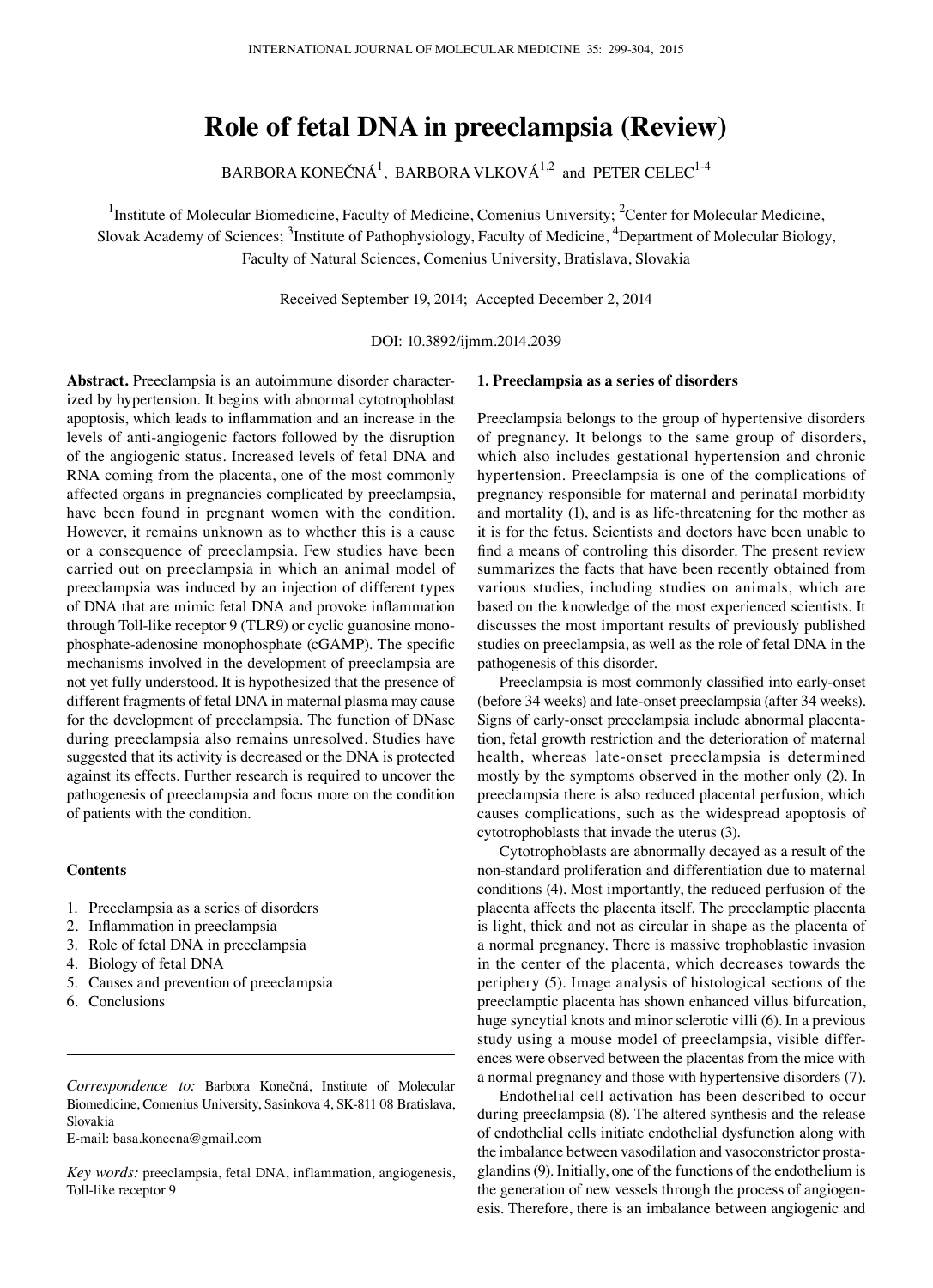anti-angiogenic factors. The high activity of anti-angiogenic factors is one of the characteristics of preeclampsia (10). It has also been proven that normotensive women with preeclampsia tend to have increased blood pressure, sometimes even to a critical point. These women have been found to have high levels of protein in urine after 20 weeks of gestation when afflicted with preeclampsia (11). The high risk group includes women with chronic hypertension, diabetes mellitus, kidney disease and a high body mass index, as well as women of advanced maternal age (12).

It can be stated that preeclampsia can be classified as an autoimmune disease. It has been shown that the sera from preeclamptic women contain autoantibodies that react with angiotensin receptor 1, which activate it and induce immune responses (13). In animal experiments, the administration of autoantibodies has been shown to cause high blood pressure, proteinuria and the production of soluble factors derived from the placenta (14). All the symptoms of preeclampsia mentioned above suggest that preeclampsia is a series of disorders, which manifest mainly during gestation.

# **2. Inflammation in preeclampsia**

Inflammation is characterized as a non-specific response of an organism to various stimuli which affect all types of tissues (15). By activating neutrophils and macrophages, the initiation of acute inflammation is launched. By the infiltration of T lymphocytes and plasma cells, the inflammation becomes a non-self-limiting response and consequently becomes chronic inflammation.

Even though some crucial facts about preeclampsia are known, its etiology remains clear. One of the facts is that soluble fms-like tyrosine kinase 1 (sFlt-1) expression is increased during pregnancies complicated by preeclampsia (16). sFlt-1 is an anti-angiogenic protein that is produced by trophoblasts as a response to placental hypoxia. However, the main stimulus behind this activation remains unclear. It has been suggested that the activation of sFlt-1 occurs through platelet-monocyte aggregates, which are known to induce signaling pathways in monocytes and may be the cause for the release of interleukin (IL)-6, IL-8 and IL-1β (17). On the other hand, the secretion of sFlt-1 may be caused by other factors, such as the LIGHT factor, a novel tumor necrosis factor superfamily member, the growth level of which can be observed during preeclampsia; it may also be the cause of sFlt-1 secretion (18).

Angiogenic stability is secured by the balance between vascular endothelial growth factor (VEGF) and placental growth factor (PIGF), which are pro-angiogenic factors, and sFlt-1 and soluble endoglin (sEng), which are both antiangiogenic (19). In fact, VEGF and PIGF are produced by cytotrophoblasts and villous syncytiotrophoblasts in the placenta (20). It is known that during pregancies complicated by preeclampsia, the levels of VEGF and PIGF are reduced; this correlates with the higher levels of sFlt-1 (21). However, it is not clear as to whether this decrease is the cause or the consequence of the hither sFlt-1 levels. The ratio of VEGF to sFlt-1 has also been shown to be decreased in diseases associated with endothelial dysfunction, for example in diabetic retinopathy (22). VEGF polymorphisms, cooperating with other outer factors and genetics, play a crucial role in the incidence of HELLP syndrome, which occasionally occurs in connection with preeclampsia (23). The question is whether VEGF has any impact on the incidence of preeclampsia. A group of German researchers measured the sFlt-1/PlGF ratio in order to assess the clinical validity of preeclampsia. They found that this ratio is not a decisive factor in predicting preeclampsia, although it can be useful as an indicator of its severity along with other co-factors (24) (Fig. 1).

Furthermore, there are several studies focusing on which genes are expressed in preeclampsia, but the findings differ widely (25,26). Within a single mesasurment, one can expect that some genes are upregulated whereas others are downregulated; however, the outcome varies from sample to sample (27). Kleinrouweler *et al* (28) published a review, the outcome of which was the identification of 33 eligible genes and their expression data in placental tissue in preeclampsia. Some of the transcripts encode proteins that may be potential biomarkers of the disease.

Not only gene expression but also the amount of antioxidants fluctuates between the same pathological samples, which leads to different levels of oxidative stress. The growth of oxidative stress products may be the result of reperfusion of the placenta and poor circulation in this organ. Under these conditions, ATP breaks down to substances which, when metabolized, produce reactive oxygen species, and the organism needs to use the stock of antioxidants to deactivate them (29). This shift in antioxidant status may affect signaling pathways (30). The gene expression levels are possibly affected by the degree of trophoblastic invasion of the placenta (27) or by the dysregulation of the trophoblastic gene expression itself. In spite of the knowledge of these facts, it should be emphasized again that the etiology of preeclampsia is not well known. Therefore, no causal therapy for preeclampsia has been established yet.

# **3. Role of fetal DNA in preeclampsia**

In 1997, Lo *et al* (31) detected the presence of circulating fetal DNA in maternal plasma and serum. This finding offered a unique possibility of access to fetal material using a noninvasive method i.e., a regular blood test. Until this discovery, fetal genetic material was obtained through amniocentesis or chorionic villus sampling. Nowadays, several medical tests, such as testing for sex-linked disorders, can be performed more easily. The amount of fetal DNA increases as the delivery date approaches. Increased fetal DNA concentrations are closely associated with certain pregnancy disorders, most importantly with preeclampsia and trisomy 21 (32).

A number of studies have been carried out to show that the levels of fetal DNA are significantly higher in pregnancies complicated by preeclampsia in comparison with normal pregnancies. A group of researchers from Switzerland measured circulating DNA levels in samples from pregnant women with preeclampsia and women with normal pregnancy by realtime polymerase chain reaction, and showed that increased fetal DNA levels were associated with preeclampsia (33). Hahn *et al* (34) suggested that circulating fetal DNA levels can be used as a predicting factor of preeclampsia. As mentioned above, preeclampsia is considered an autoimmune disease. Based on this and the presence of fetal DNA in maternal plasma, Vlková *et al* (35) suggested that fetal RNA induces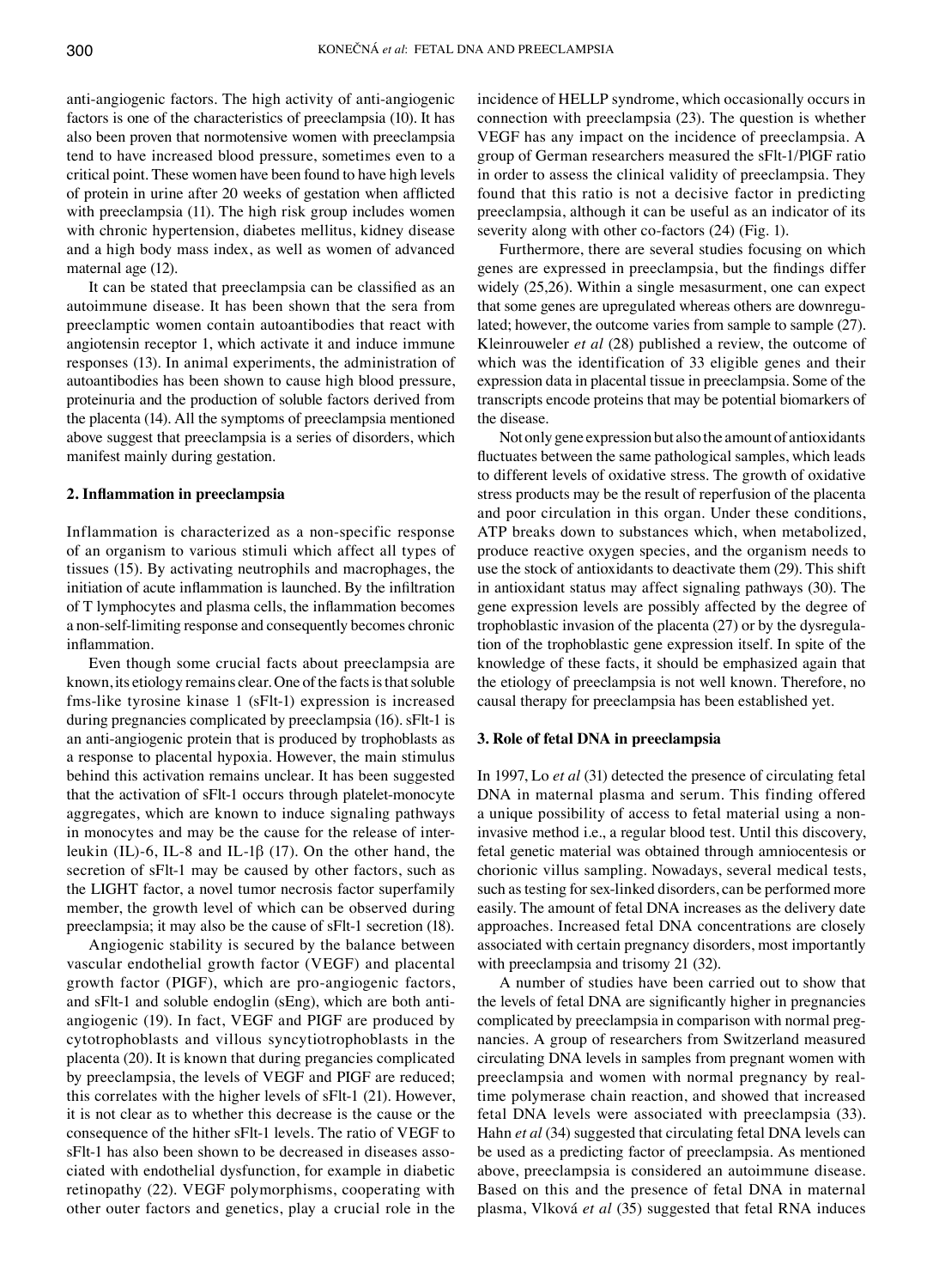Hypoxia and reperfusion





Figure 1. Changes in the levels of different factors in pregnancies complicated by preeclampsia.

an autoimmune reaction by directing the immune system of the mother against her own antigens by a complicated process of transfection of maternal monocytes with fetal fragments of RNA. On the whole, the ratio of fetal to maternal DNA in the plasma of the mother is very low. The most important contribution to non-invasive prenatal diagnosis was the establishment of real-time quantitative polymerase chain reaction, and the identification of specific fetal genes, rhesus D and Y chromosome (36,37).

In addition to fetal DNA, other indicators of preeclampsia include angiogenic factors, soluble endoglin, P-selectin, pregnancy-associated plasma protein A, and so on. Despite numerous studies on preeclampsia, it remains unclear whether these are causes or consequences of preeclampsia (38). Realtime quantitative PCR has shown that fetal DNA in maternal plasma is hypomethylated before and after digestion by methylation-sensitive restriction enzymes (39). The placenta, in particular, was observed to contain a high percentage of methylated DNA in comparison with other tissues; therefore, the activity of DNA methyltransferase inhibitors results in small placentas and, as shown by a histological evaluation, the labyrinthine part of the placenta is also severely reduced in animal experiments (40). In 2010, Vora *et al* (41) made a correlation between cell-free fetal DNA and other factors indicating the placental condition. Lo *et al* (42) measured the levels of these factors using real-time PCR for DYS1 (multicopy Y chromosome sequence) and found that total and fetal DNA levels correlated with the results of the PAPP-A test in the first trimester of the pregnancy. However, there was no association between fetal DNA and other factors in the second trimester. Moreover, fetal DNA rapidly disappears from maternal plasma following delivery (42). Nevertheless, it is still not clear whether increased fetal DNA levels are the cause or consequence of preeclampsia. Scharfe-Nugent *et al* (43), who demonstrated that the injection of high concentrations of fetal DNA induces inflammation and symptoms similar to preeclampsia in mice, also discussed this issue. However, other factors may have affected the outcome observed in their study, and, thus, their conclusion was that the role of fetal DNA remains unclear. More specifically, the DNA used by Scharfe-Nugent *et al* (43) came from human tissue. Therefore, the outcome of their experiment may have been affected by the use of DNA from different species (i.e., using human DNA in mice).

# **4. Biology of fetal DNA**

Cell-free DNA, and therefore extracellular and cytosolic DNA is recognized by cell receptors and induces cell reactions. As mentioned earlier, cell-free fetal DNA circulating freely in the maternal bloodstream is hypomethylated in preeclampsia. This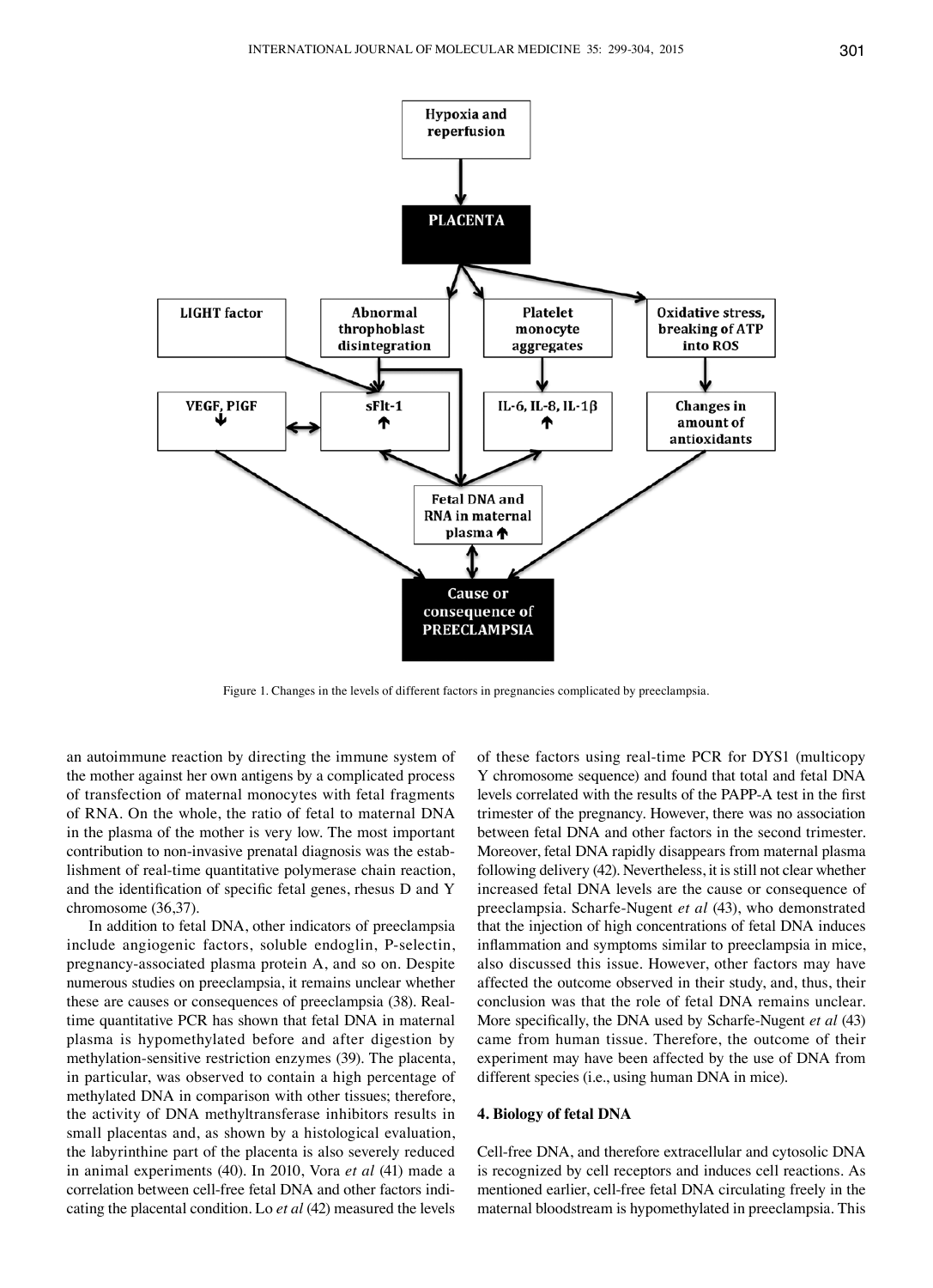

Figure 2. Hypomethylated fetal DNA in maternal plasma and the molecular pathway leading to inflammation.

means that the methyl group is added to the DNA molecule at the cytosine-guanine residue and forms the so-called CpG. This addition has such an effect that it blocks transcription factors followed by gene silencing and downregulation (44,56). Furthermore, the increased apoptosis of trophoblasts in placentas from pregnancies complicated by preeclampsia produces circulating fetal DNA containing mitochondrial DNA (mtDNA) (45). Toll-like receptors (TLRs) are sensitive to this type of molecule in the way that they are sensitive to bacterial or viral ones. The reason is that mtDNA is structurally similar to bacterial DNA and covers CpG sides as well. Consequently, after sensing these molecules, the TLR9 receptor activates the immune system and initiates inflammation (46,47) (Fig. 2).

Sepsis, i.e., the systemic inflammatory response syndrome secondary to bacterial infection (48), is associated with mtDNA. Mitochondrial dysfunction plays a crucial role in the pathogenesis of sepsis. Reactive oxygen species and reactive nitrogen species may cause the dysfunction of several organelles, such as mitochondria, and inflict inflammation (49). Jiménez-Sousa *et al* (50) studied the potential association between mtDNA and severe sepsis and found that different mitochondrial haplogroups affected the development of sepsis.

Under certain circumstances, tumor necrosis factor-α (TNF-α) and lipopolysaccharides stimulate cellular cyclic guanosine monophosphate*-*adenosine monophosphate (cGAMP), which is responsible for DNA synthesis (51). In pregnancies complicated by preeclampsia, the growth of cGAMP is the result of high levels of circulating natriuretic peptides (52,53). When cytosolic DNA is transfected, cGAMP is triggered and binds to the endoplasmic-reticulum-resident protein STING, followed by the activation of interferon 3 and interferon  $β$  (54). Yet, cGAMP produces a nucleotide second messenger and belongs to the family of oligoadenylate synthetases, which can produce unique 2'-5'-phosphodiester bonds (55). Taking into account all of the above, it can be hypothesized that circulating fetal DNA in pregnancies complicated by preeclampsia behave in a similar manner to bacterial DNA or mtDNA, and may thus activate cGAMP and induce inflammation. If this is the case, then fetal DNA is one of the possible causes of preeclampsia.

#### **5. Causes and prevention of preeclampsia**

Due to the increasing number of cases of pre-term births and the danger this poses by causing life-long handicaps, a number of studies have focused on determining the causes of and finding a solution to this issue. The association between fetal DNA and preterm birth in pregnancies complicated by preeclampsia has already been demonstrated by an Irish research group who demonstrated, through animal experiments, that circulating free DNA induces inflammation, leading to pre-term delivery (43). Their study was based on injecting either human fetal DNA or CpG into mice. The authors suggested that the TLR9 receptor detects hypomethylated fetal DNA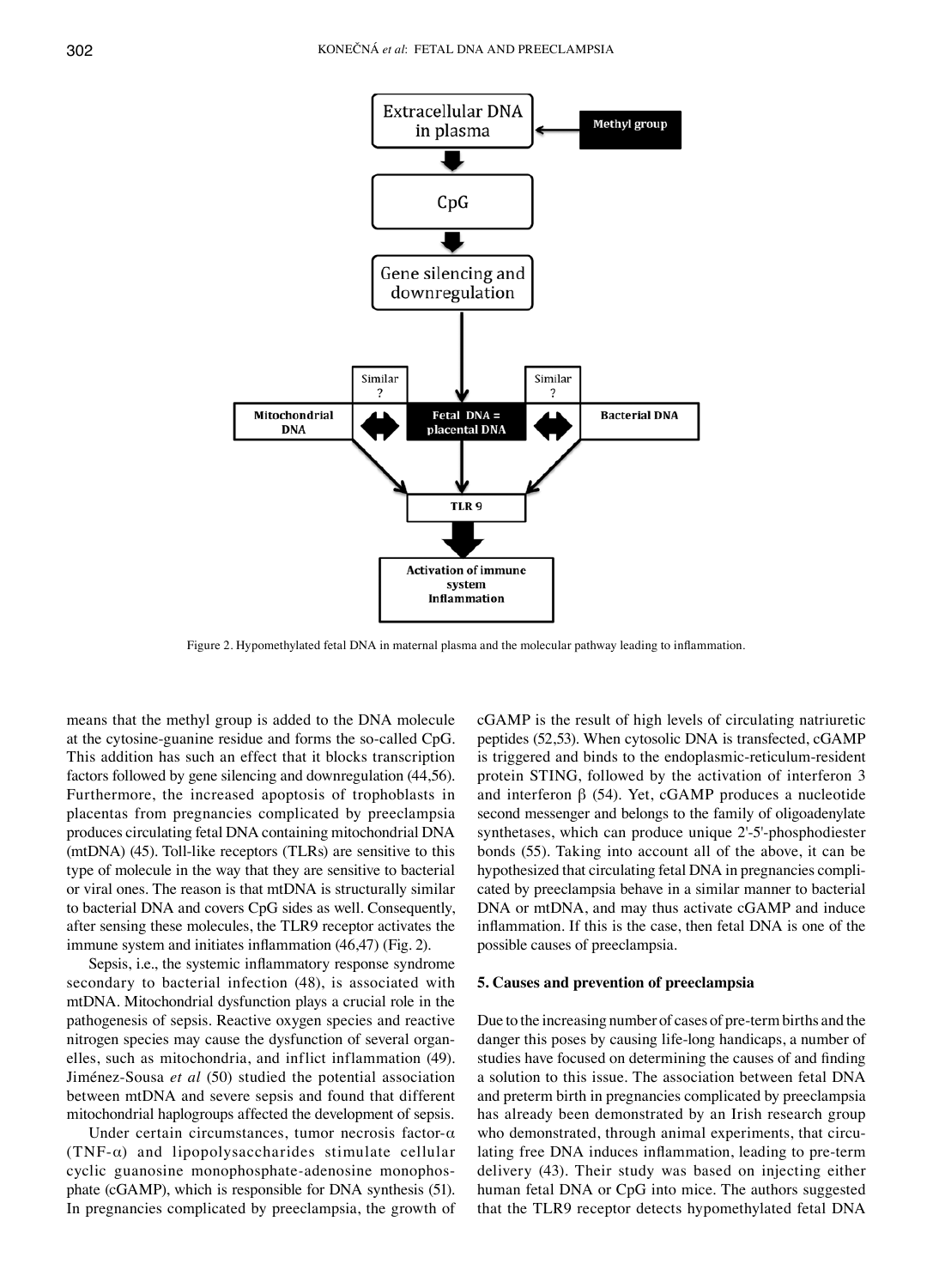and provokes inflammation, leading to preeclampsia (43). Their outcome was that the application of human fetal DNA infiltrated in the placenta induced inflammation in pregnant mice, causing fetal resorption and pre-term delivery. Either way, the pregnancy status is closely associated with TLR9. When both human fetal DNA and TLR9 inhibitor chloroquine were injected into mice, the pregnancies had a better outcome. Chloroquine is known to cross the placenta when applied; thus, its metabolites have been found in the urine of neonates delivered from mothers treated with this medication (57). In conclusion, Scharfe-Nugent et al (43) reported the impact of human fetal DNA on mouse fetuses and their delivery status only. However, information on the impact on the mothers and basic preeclampsia parameters, such as blood pressure and proteinuria was not provided. Moreover, it should also be noted that interspecies differences may affect the induction of an immune response similar to that induced by bacterial DNA.

# **6. Conclusions**

The majority of available evidence suggests that fetal DNA is either the cause or a consequence of preeclampsia. As already mentioned, in a previous study, Lo *et al* (31) demonstrated that fetal DNA was significantly increased in maternal plasma in preeclamptic patients; thus, the possibility of prenatal diagnosis was no longer a doubt for patients. In comparison with the past, when acquiring fetal material was an invasive intervention (through amniocentesis or chorionic villi sampling), today fetal material can be obtained safely through the collection of maternal blood. Moreover, it has been demostrated that the levels of fragmentation of fetal DNA are different in maternal plasma (58). As previously demonstrated, short fragments of fetal DNA are more suitable for PCR amplification and further prenatal analysis (58). Overall, the diagnosis has focused on the detection of Down syndrome and other fetal chromosomal aneuploidies (59), single gene disorders which are paternally inherited, and on simply decoding the fetal genome for various purposes. However, due to the increasing incidence of preeclampsia cases associated with conditions, such as inherited hypertension and obesity, prenatal diagnosis now also focuses on the prevention of preeclampsia.

The issue of whether preeclampsia can be prevented in pregnant women remains unresloved. One of the assumptions is that in pregnancies complicated by preeclampsia, DNase activity is lowered due to inflammation. An alternative suggestion is that the function of DNase is normal, but fetal DNA are somehow protected from its lytic activity. After delivery, circulating DNA is cleared from the maternal plasma rapidly (42). However, the exact mechanisms involved are not clear. Certain studies have reported the use of magnesium sulphate in preeclampsia and that its application was effective in the management of severe preeclampsia in terms of seizure prevention (60-62); however, it is not always effective. Another possibility is the use of chloroquine, which may act as a TLR9 inhibitor. as demonstrated by Scharfe-Nugent *et al* (43)*.*

Further research is required in order to determine the principal cause of preeclampsia and the role of fetal DNA in its pathogenesis, as well as the ways that the condition can be prevented. Most importantly, more studies should be directed towards the overall health throughout the gestational period.

# **Acknowledgements**

The present study was supported by the Slovak Research and Development Agency under contract APVV-0754\_10.

# **References**

- 1. Steegers EA, von Dadelszen P, Duvekot JJ and Pijnenborg R: Pre-eclampsia. Lancet 376: 631-644, 2010.
- 2. Trogstad L, Magnus P and Stoltenberg C: Pre-eclampsia: Risk factors and causal models. Best Pract Res Clin Obstet Gynaecol 25: 329-342, 2011.
- 3. Genbacev O, DiFederico E, McMaster M and Fisher SJ: Invasive cytotrophoblast apoptosis in pre-eclampsia. Hum Reprod 14 (Suppl 2): S59-S66, 1999.
- 4. Roberts JM and Escudero C: The placenta in preeclampsia. Pregnancy Hypertens 2: 72-83, 2012.
- 5. Kajantie E, Thornburg KL, Eriksson JG, Osmond C and Barker DJ: In preeclampsia, the placenta grows slowly along its minor axis. Int J Dev Biol 54: 469-473, 2010.
- 6. Roberts DJ and Post MD: The placenta in pre-eclampsia and intrauterine growth restriction. J Clin Pathol 61: 1254-1260, 2008.
- 7. Ma RQ, Sun MN and Yang Z: Effects of preeclampsia-like symptoms at early gestational stage on feto-placental outcomes in a mouse model. Chin Med J (Engl) 123: 707-712, 2010.
- 8. Roberts JM: Endothelial dysfunction in preeclampsia. Semin Reprod Endocrinol 16: 5-15, 1998.
- 9. Mustafa R, Ahmed S, Gupta A and Venuto RC: A comprehensive review of hypertension in pregnancy. J Pregnancy 2012: 105918, 2012.
- 10. Escudero C, Roberts JM, Myatt L and Feoktistov I: Impaired adenosine-mediated angiogenesis in preeclampsia: potential implications for fetal programming. Front Pharmacol 5: 134, 2014.
- 11. Sibai BM: Maternal and uteroplacental hemodynamics for the classification and prediction of preeclampsia. Hypertension 52: 805-806, 2008.
- 12. Duckitt K and Harrington D: Risk factors for pre-eclampsia at antenatal booking: systematic review of controlled studies. BMJ 330: 565, 2005.
- 13. Wallukat G, Homuth V, Fischer T, Lindschau C, Horstkamp B, Jüpner A, Baur E, Nissen E, Vetter K, Neichel D, Dudenhausen JW, Haller H and Luft FC: Patients with preeclampsia develop agonistic autoantibodies against the angiotensin AT1 receptor. J Clin Invest 103: 945-952, 1999.
- 14. Zhou CC, Ahmad S, Mi T, Abbasi S, Xia L, Day MC, Ramin SM, Ahmed A, Kellems RE and Xia Y: Autoantibody from women with preeclampsia induces soluble Fms-like tyrosine kinase-1 production via angiotensin type 1 receptor and calcineurin/nuclear factor of activated T-cells signaling. Hypertension 51: 1010-1019, 2008.
- 15. Ferrero-Miliani L, Nielsen OH, Andersen PS and Girardin SE: Chronic inflammation: importance of NOD2 and NALP3 in interleukin-1beta generation. Clin Exp Immunol 147: 227-235, 2007.
- 16. Levine RJ, Maynard SE, Qian C, Lim KH, England LJ, Yu KF, Schisterman EF, Thadhani R, Sachs BP, Epstein FH, Sibai BM, Sukhatme VP and Karumanchi SA: Circulating angiogenic factors and the risk of preeclampsia. N Engl J Med 350: 672-683, 2004.
- 17. Major HD, Campbell RA, Silver RM, Branch DW and Weyrich AS: Synthesis of sFlt-1 by platelet-monocyte aggregates contributes to the pathogenesis of preeclampsia. Am J Obstet Gynecol 210: 547.e541-e547, 2014.
- 18. Wang W, Parchim NF, Iriyama T, Luo R, Zhao C, Liu C, Irani RA, Zhang W, Ning C, Zhang Y, Blackwell SC, Chen L, Tao L, Hicks MJ, Kellems RE and Xia Y: Excess LIGHT contributes to placental impairment, increased secretion of vasoactive factors, hypertension, and proteinuria in preeclampsia. Hypertension 63: 595-606, 2014.
- 19. Ehrig JC, Horvat D, Allen SR, Jones RO, Kuehl TJ and Uddin MN: Cardiotonic steroids induce anti-angiogenic and anti-proliferative profiles in first trimester extravillous cytotrophoblast cells. Placenta 35: 932-936, 2014.
- 20. Weed S, Bastek JA, Anton L, Elovitz MA, Parry S and Srinivas SK: Examining the correlation between placental and serum placenta growth factor in preeclampsia. Am J Obstet Gynecol 207: 140.e141-e146, 2012.